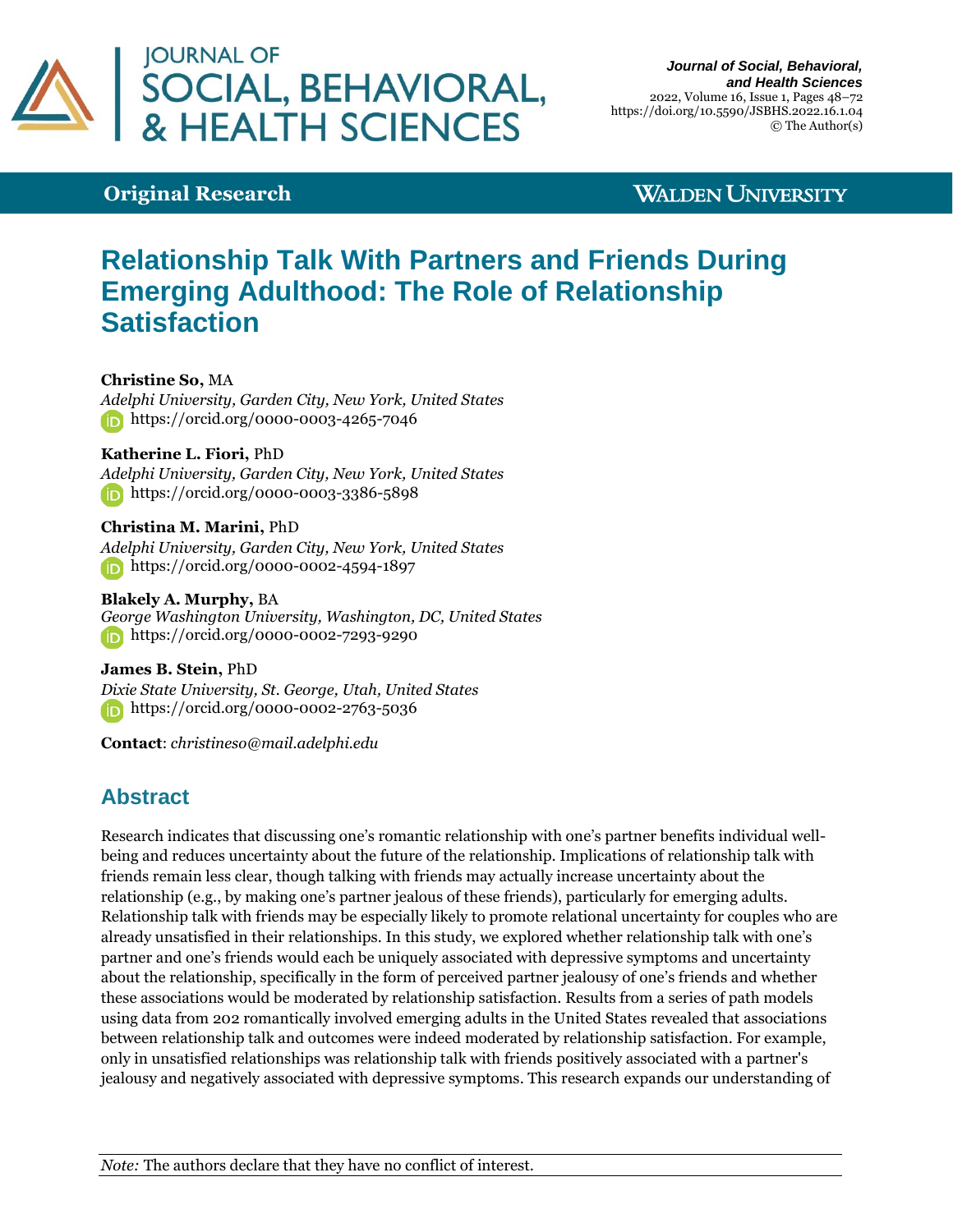relationship talk by differentiating between talk with partners versus friends, while considering the contextual role of relationship satisfaction.

**Keywords**: social networks, communication, relationship maintenance, emerging adults, relational uncertainty, romantic jealousy

**Date Submitted**: January 22, 2022 | **Date Published:** April 27, 2022

#### **Recommended Citation**

So, C., Fiori, K. L., Marini, C., Murphy, B. A., & Stein, J. B., (2022). Relationship talk with partners and friends during emerging adulthood: The role of relationship satisfaction. *Journal of Social, Behavioral, and Health Sciences, 16*, 48–72[. https://doi.org/10.5590/JSBHS.2022.16.1.04](https://doi.org/10.5590/JSBHS.2022.16.1.04)

### **Introduction**

"Relationship talk" was first studied in the context of relationship maintenance, conceptualized by Braiker and Kelley (1979), and further studied by Acitelli (1988, 1992) as ways in which couples communicate with each other to sustain intimacy. Research indicates that discussing one's relationship with one's partner benefits both relationship satisfaction (Badr & Acitelli, 2005) and mental health (e.g., lower depression; Acitelli, 2002). Considering the growing research on the role of social networks in shaping romantic relationships (Sinclair et al., 2015), it may also be important to examine the implications of disclosing relationship issues to friends. Talking to friends about one's romantic relationship may be a double-edged sword. On the one hand, talking to friends may ease distress associated with relationship issues. On the other hand, confiding in friends about the relationship might cause the partner to be jealous of those friends, which may threaten the relationship (Stein et al., 2019) and thereby increase relational uncertainty. Thus, the purpose of the present study was two-fold. First, we examined whether relationship talk with both partners and friends would be associated with uncertainty stemming from partner's jealousy, as well as with depressive symptoms. Second, since the nature of relationship talk with both partner and friends may depend on the context of the relationship itself, we examined whether relationship satisfaction moderated these associations. We explored these questions in a sample of emerging adults, given the developmental task of seeking long-term romantic relationships and the importance of friendship in emerging adulthood.

## **Literature Review**

#### **Relationships in the Context of Emerging Adulthood**

Emerging adulthood is defined as the years from the late teens to the late 20s (18 to 29) that constitute a distinctive period of experiences in social relationships (Arnett, 2000). The developmental tasks of emerging adulthood include establishing one's identity and establishing intimacy (Barry et al., 2009; Erikson, 1968). Both friendships and romantic relationships can help emerging adults accomplish this latter task, with most emerging adults gaining skills in initiating and maintaining romantic relationships by first learning to meet the need for intimacy in friendships (Collins & van Dulmen, 2006).

In fact, friends have been shown to significantly influence continuation or dissolution of romantic relationships in emerging adulthood (Felmlee & Sinclair, 2018), perhaps in part because of instability in romantic relationships at this stage (Arnett, 2006). For example, literature suggests that individuals in newer, more casual relationships experience more romantic jealousy than those in committed, more stable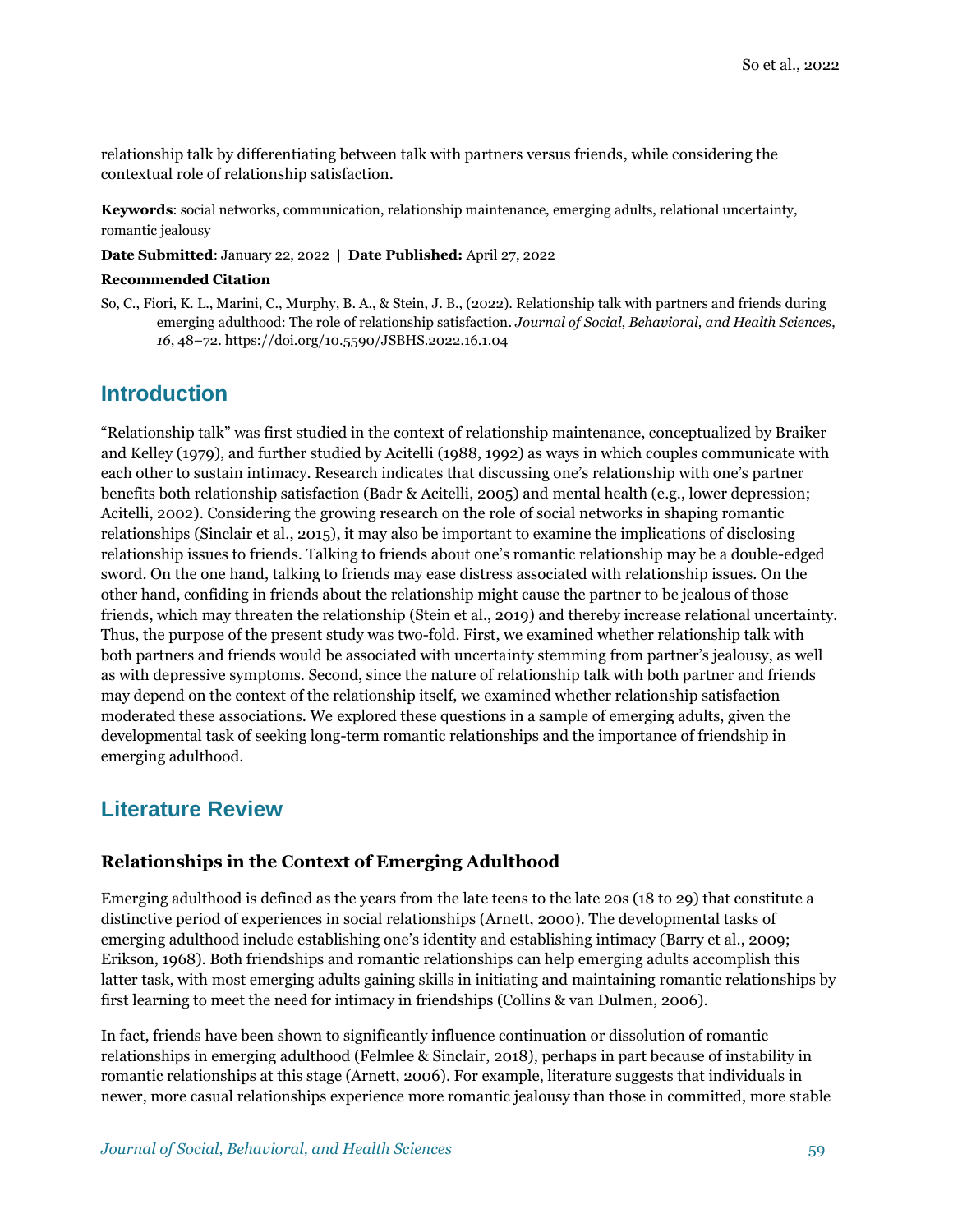relationships (Aylor & Dainton, 2001). Compared to adolescents who are likely dating more casually (Lantagne & Furman, 2017) or to middle-aged or older adults who are likely in more long-term committed relationships, emerging adults may be questioning whether their significant other could be a potential longterm partner and may therefore grapple more seriously than other age groups with feelings of uncertainty about the romantic relationship (e.g., jealousy; Arnett, 2006). Thus, in the present study, we examined whether relationship talk (with partner and friends) predicted relational uncertainty stemming from romantic jealousy. In addition, we examined whether relationship talk predicted depressive symptoms, given their associations with relationship problems, formation, and dissolution (Sandberg-Thoma & Kamp Dush, 2014), as well as the high prevalence of depression in emerging adulthood (Fruehwirth et al., 2021).

#### **Theoretical Background**

Relational Turbulence Theory (RTT; Solomon et al., 2016) provided insight into how relationship talk particularly with partners—can influence relational uncertainty. Relational uncertainty is conceptualized to include not only an individual's own uncertainty about the future of the relationship (e.g., How committed am I to my partner?, i.e., self-uncertainty), but also their partner's uncertainty (e.g., How committed is my partner to me?, i.e., partner uncertainty) and uncertainty about the future of the relationship (e.g., Will my relationship last?, i.e., relationship uncertainty). The theory suggests that relational uncertainty contributes to *relational turbulence*, defined as the heightened emotional, cognitive, and behavioral reactivity to relationship circumstances (Solomon et al., 2016). RTT posits that positive communication attenuates relational uncertainty, whereas indirect communication can amplify relational uncertainty.

In line with RTT, studies have shown that relationship talk with partners is negatively associated with relational uncertainty (Theiss & Nagy, 2013). Though research and theory on relationship talk and relational uncertainty typically focus only on the romantic relationship, the literature on the influence of individuals' larger social networks on their romantic relationships (i.e., the Social Network Effect) suggested that social networks may generate relational uncertainty, as well, through their facilitative and disruptive functions in developing relationships (Sinclair et al., 2015). For example, friends can provide support to an individual during difficult times but may also act as a threat to the romantic relationship by inducing partner jealousy.

To account for the potential role of social networks in relational uncertainty, Stein and colleagues (2019) developed a measure of network-based relational uncertainty focused on romantic partners' degrees of confidence in their networks' acceptance and support of their relationship's development, as well as the perception of potential jealousy stemming from these networks. Stein et al. found that network-based relational uncertainty was negatively correlated with relationship satisfaction. For example, individuals who perceived their partner to be more jealous of their larger social network were less satisfied in their romantic relationships. Given that romantic jealousy may be particularly common and intense in emerging adulthood (Aylor & Dainton, 2001), in the present study we consider network-based relational uncertainty in the form of perceived partner jealousy of one's larger social network (e.g., friends). Romantic jealousy, which is defined as a cognitive, emotional, and behavioral reaction that occurs when the quality and/or existence of a person's romantic relationship is threatened by a real or imagined rival (i.e., an extra-dyadic relational threat; Guerrero & Andersen, 1998; White & Mullen, 1989), has been linked to negative relationship outcomes (e.g., Barelds & Dijkstra, 2006). Thus, one of the goals of the present study was to examine whether relationship talk with partners and with friends was linked to relationship uncertainty stemming from perceived partner's jealousy of friends.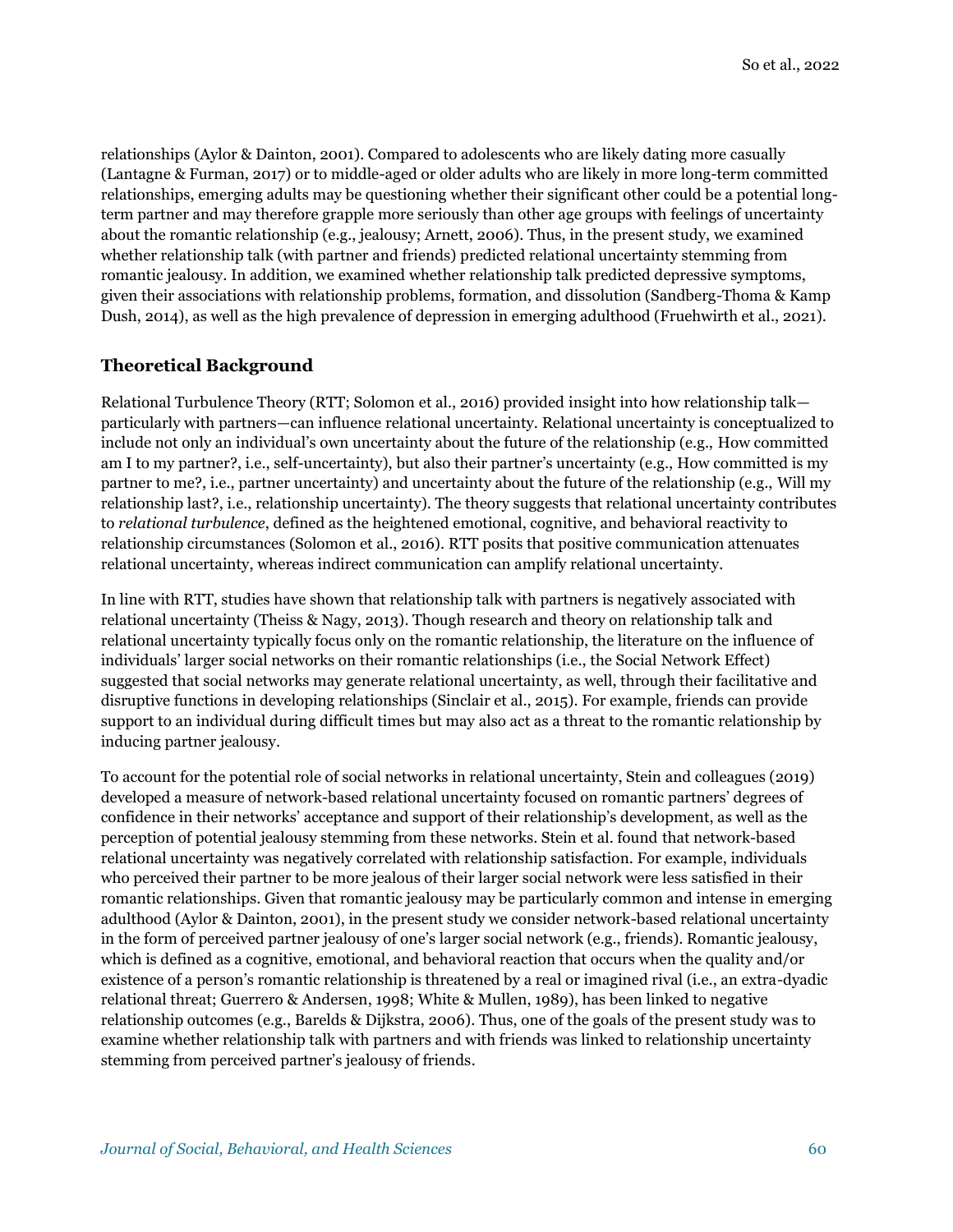#### **Relationship Talk With Partners and Friends**

Consistent with Relational Turbulence Theory (RTT), research has focused on the positive implications of relationship talk with partners (Tan et al., 2012). For example, in a study examining emerging adult couples, researchers found that more frequent relationship talk with partners was associated with greater relationship satisfaction (Jensen & Rauer, 2014). Most studies on relationship talk with friends have focused on its role in moderating the association between relationship talk with partners and relational outcomes (Jensen & Rauer, 2014), although a few studies found a direct negative association between relationship talk with friends and relational well-being (Jensen et al., 2018).

Less is known about the individual mental health implications of relationship talk. The limited research on this topic shows that relationship talk with partners is associated with less depression for married couples (Acitelli, 2002) and greater life satisfaction among married women (Acitelli, 1992), as well as less psychological distress for both lung cancer patients and their partners (Badr et al., 2008). However, it remains unknown whether relationship talk with friends has similar implications for individual depressive symptoms. Given the increasing role of friends during emerging adulthood (Collins & van Dulmen, 2006) and the high prevalence rate of depressive symptoms in this population (Fruehwirth et al., 2021), an examination of how relationship talk with friends might be associated with individuals' depressive symptoms is developmentally meaningful.

#### **The Moderating Role of Relationship Satisfaction**

Some research has indicated that the implications of relationship talk were not always positive and may depend on individual and/or relationship characteristics (Knoblock & Theiss, 2011; Solomon et al., 2016). For example, the effects of relationship talk may depend on how individuals appraise the talk (i.e., as more or less threatening to themselves and/or to their relationship; Knoblock & Theiss, 2011). From the perspective of RTT, Solomon et al. (2016), and Theiss and Solomon (2006) suggest that relationship characteristics can modify reactions to various relationship issues through biased cognitive reappraisals. For example, in less intimate relationships, individuals are likely to have negatively biased cognitive reappraisals of their interactions with each other, thereby experiencing more romantic jealousy and being less direct about communicating the jealousy within the dyad.

One of the goals of the present study was to extend Theiss and Solomon's (2006) work beyond the dyad to understand the role of relationship satisfaction in moderating effects of relationship talk—not just with partners but also with friends—given that romantic jealousy derives from an extra-dyadic relational threat. We suspected that the effects of relationship talk may depend not only on who the individual communicates to about the relationship (partner versus friend) but also on the level of satisfaction of the relationship. For individuals in satisfied relationships, relationship talk (with partner and with friend) may tend to have more positive content and thus may have different implications for depressive symptoms and uncertainty stemming from perceived partner jealousy than for individuals in unsatisfied relationships. For example, relationship talk with friends may induce more uncertainty about the partner's romantic jealousy for individuals in unsatisfied relationships (perhaps in part through biased cognitive appraisals) compared to those in more satisfied relationships. In the present study, we therefore examined relationship satisfaction as a moderator of the association between relationship talk and outcomes (depressive symptoms and perceived partner jealousy).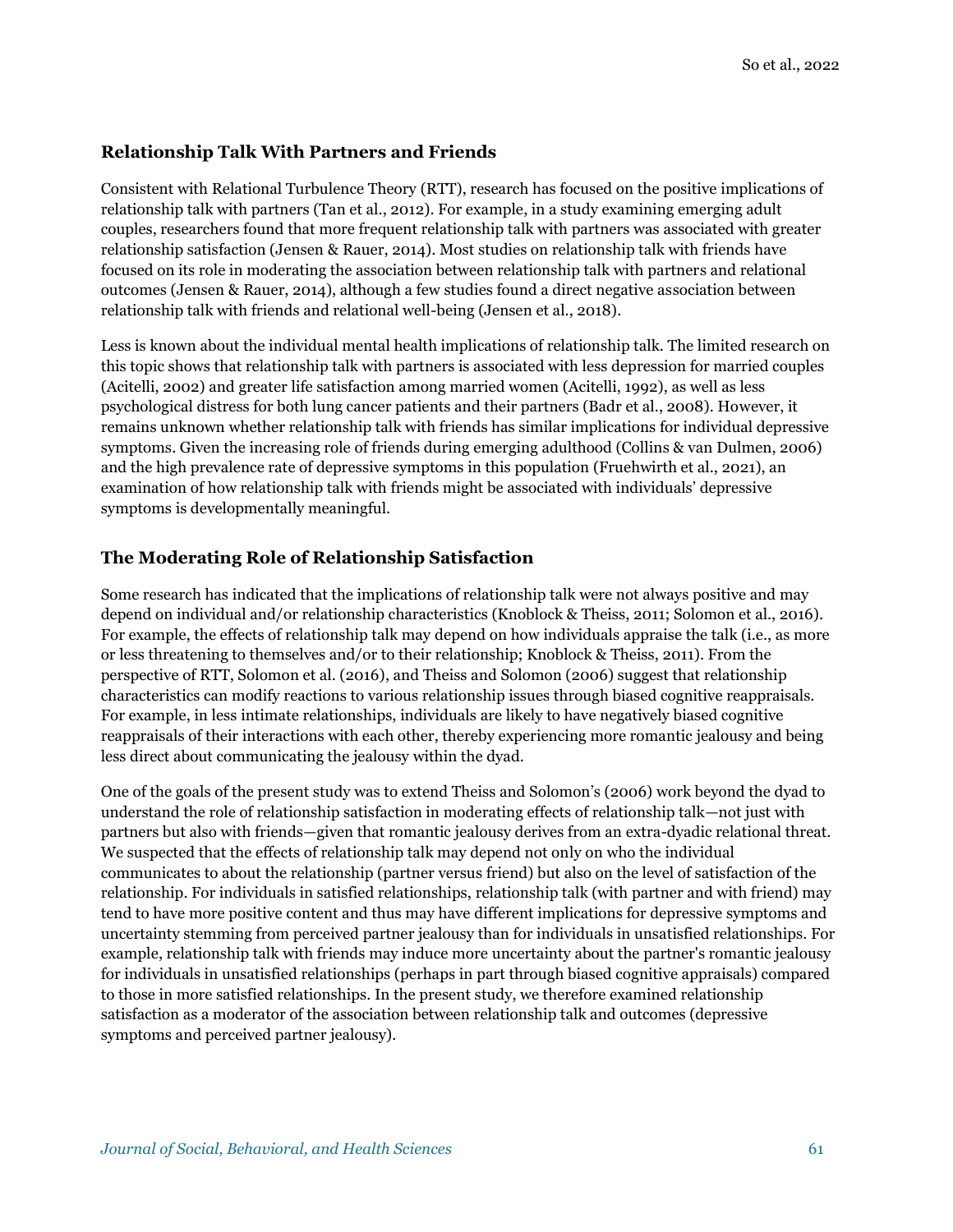## **The Present Study**

The purpose of this study was to investigate: (1) the associations of both partner and friend relationship talk with relational uncertainty (specifically, perceived partner jealousy of one's friends), as well as with depressive symptoms (RQ1); and (2) whether relationship satisfaction moderates these associations (RQ2). In light of existing research, we proposed four hypotheses related to RQ1. First, we hypothesized that more relationship talk with partners would be linked to less relational uncertainty (H1). Second, we hypothesized that more relationship talk with friends would be linked to increased uncertainty (H2). Finally, we hypothesized that relationship talk with both partner (H3) and friends (H4) would each be associated with lower levels of depressive symptoms. We further explored whether the implications of relationship talk (with partner and friends) for perceived partner jealousy, as well as for depressive symptoms, would be moderated by relationship satisfaction (RQ2). Due to the relatively exploratory nature of the second research question, we did not posit specific hypotheses about moderation.

### **Methods**

#### **Participants**

Eligible individuals, who were between the ages of 18 and 29 and in dating relationships of 6 months or longer, were asked to complete an online survey in Qualtrics from 09/11/2018 to 01/16/2019. The participants were recruited via solicitation flyers posted at two universities (one in the Northeast, the other in the Southwest), social media posts, and a psychology subject pool (at the university in the Northeast) with IRB approval (ASU: STUDY00008582; Adelphi: 081018). The final sample  $(N = 202)$  was primarily female (81.2%, *n* = 164), with a mean age of 21.32 years (*SD* = 2.82). Of the 202 participants, most (87.6%) were non-Hispanic/Latino. The majority were also Caucasian (75.7%), with the rest of the sample identifying as either Asian (11.9%), African American (5.9%), American Indian (1.5%), or "other" (5%). The average relationship length was 2.27 years (*SD* = 1.87), and a majority (76.7%) of these relationships were geographically close (i.e., not long-distance). The majority of our participants reported at least some college education (83.7%). Participants completed an online survey in Qualtrics, including the initial page of informed consent and a number of self-report questionnaires. At the conclusion of the study, participants were offered the opportunity to provide their email address to be entered into a raffle to receive a \$50 Amazon gift card.

#### **Measures**

#### **Relationship Talk**

Relationship talk was assessed using the scale adapted from the Relationship Work Scale (Jensen et al., 2018). This self-report scale consists of four items (relationship communication, decision making, relations with the partner's family, and social life and leisure) from the original 5-item scale, excluding an item on finances that was likely not relevant for our non-cohabiting emerging adult sample. Participants were prompted to think about how often they bring up concerns that arise in these four areas of their romantic relationship by talking it through with either their (a) partner or (b) close friend(s). For example, participants were asked, "How often do you bring up how well you and your partner talk over important and unimportant issues?" separately for (a) partner and (b) friend(s). All items were responded to on a scale from 1 (*never*) to 9 (*always*), and a mean scale was created from the 5 items. The original scale (Jensen et al., 2018) was found to have high reliability (partners;  $\alpha = 0.75$ , friends;  $\alpha = 0.85$ ), and the scale demonstrated good internal consistency in the present study, as well (partners;  $a = 0.77$ , friends;  $a = 0.83$ ).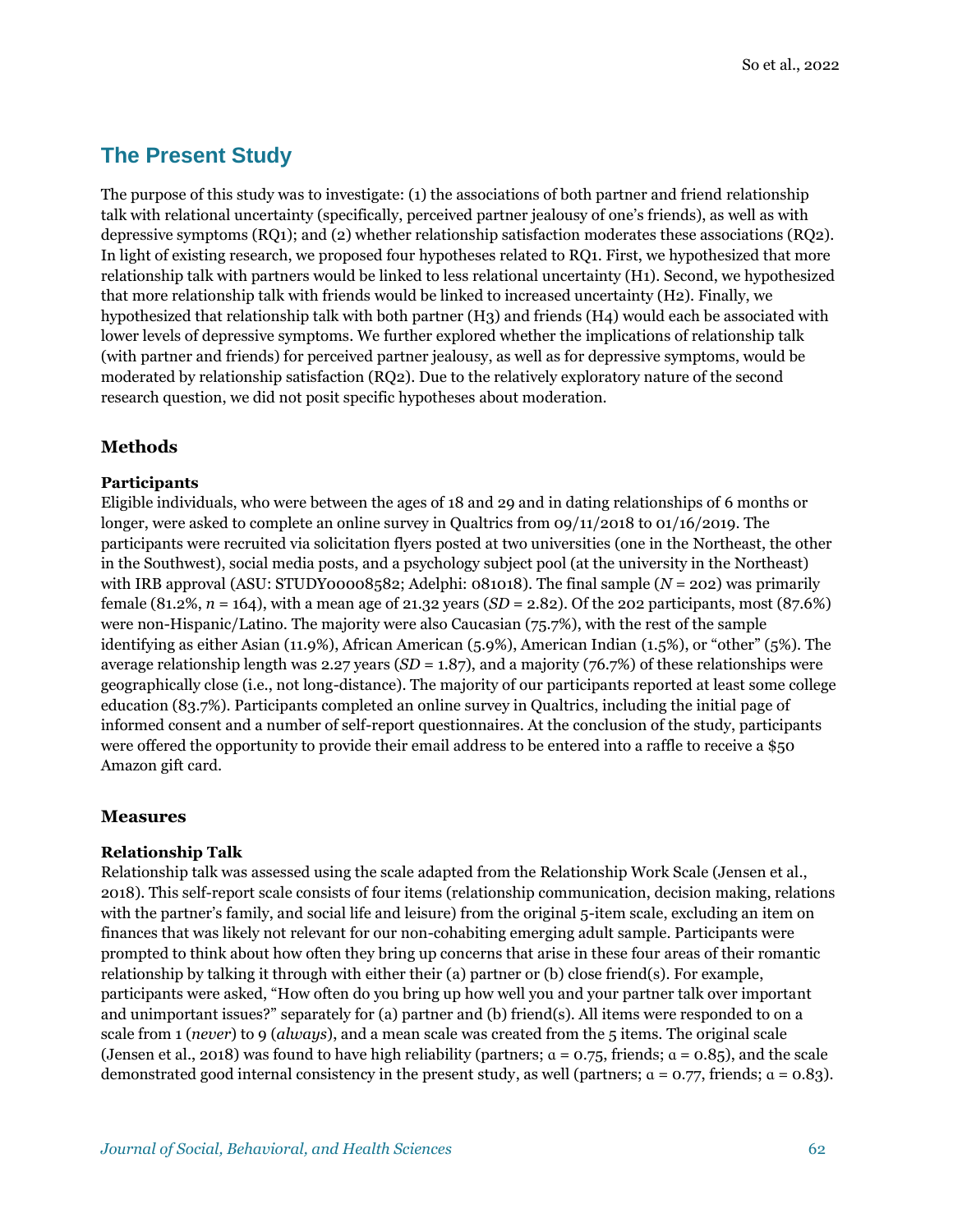#### **Network-Based Relational Uncertainty: Jealousy**

Network-based relational uncertainty was defined as the degree to which individuals perceived that their partners were jealous of their wider social network. It was measured using the jealousy subscale of Network Uncertainty Measure (NUM; Stein et al., 2019). The NUM consists of five subscales (network-to-self acceptance, negative judgment from partner's network, third-party threat, network-to-partner acceptance, and partner jealousy) and is designed to measure the degree of confidence in the networks' acceptance and support of the relationship's development. The jealousy subscale consists of four items (e.g., "Your partner does not feel threatened by any of your network members") to which participants are asked to respond using a 7-point scale ranging from 1 (*completely or almost completely uncertain)* to 7 (*completely or almost completely certain*). Items were summed to create a total score ranging from 4 to 28, but we recoded the items so that higher scores would indicate higher levels of network-based relational uncertainty (in this case, partner jealousy). For the jealousy subscale, Cronbach's alpha for the present study was 0.85, indicating good internal consistency.

#### **Relationship Satisfaction**

Relationship satisfaction was assessed using a single item from the Couple's Satisfaction Index (CSI-16; Funk & Rogge, 2007). Specifically, participants were asked, "Please indicate the degree of satisfaction—all things considered—of your relationship" on a scale from 1 (*extremely unhappy*) to 7 (*perfect*). This single item was used rather than the complete scale due to potential overlap between couples' satisfaction as assessed by the CSI and relationship talk (i.e., communication). Studies show that a single-item measure of relationship satisfaction is a robust indicator that is highly correlated with more lengthy measures (e.g., .71 – .77 with ENRICH Marital Satisfaction Scale in Fowers & Olson, 1993).

#### **Depressive Symptoms**

To assess depressive symptoms, participants completed the Center for Epidemiologic Studies-Depression Scale (CES-D; Radloff, 1977). This 20-item measure is a self-report scale designed to measure depressive symptomatology in the general population. Participants were asked to rate a series of statements (e.g., "I felt that I could not shake off the blues even with the help of my family and friends") using a 4-point scale ranging from 0 (*rarely or none of the time [<1 day])* to 3 (*most or all of the time [5–7 days]*). Items were summed to create a total score ranging from 0 to 60, with higher scores indicating higher levels of depressive symptoms. Cronbach's alpha for the CES-D in the present study was 0.91, indicating excellent internal consistency.

#### **Analytic Strategy**

To test the hypotheses associated with our first research question, we estimated a series of path models utilizing Mplus Version 8.1. Because our model was fully saturated (wherein all exogenous variables were allowed to covary), we do not report model fit information. We first estimated two path models that included the main effects from relationship talk with partners and friends to (1) depressive symptoms; and (2) network-based relational uncertainty (depressive symptoms and uncertainty were allowed to covary). In these models, we controlled for age, gender, race, ethnicity, relationship length, and relationship satisfaction. We controlled for the length of the relationship given that couples who have been together longer may engage in more relationship-focused disclosure (Tan et al., 2012).

To address the second research question, we examined the moderating role of relationship satisfaction for both models by including interaction terms between (1) relationship talk with partner and relationship satisfaction; and (2) relationship talk with friends and relationship satisfaction. Depressive symptoms and network-based relational uncertainty were each regressed on both of these interaction terms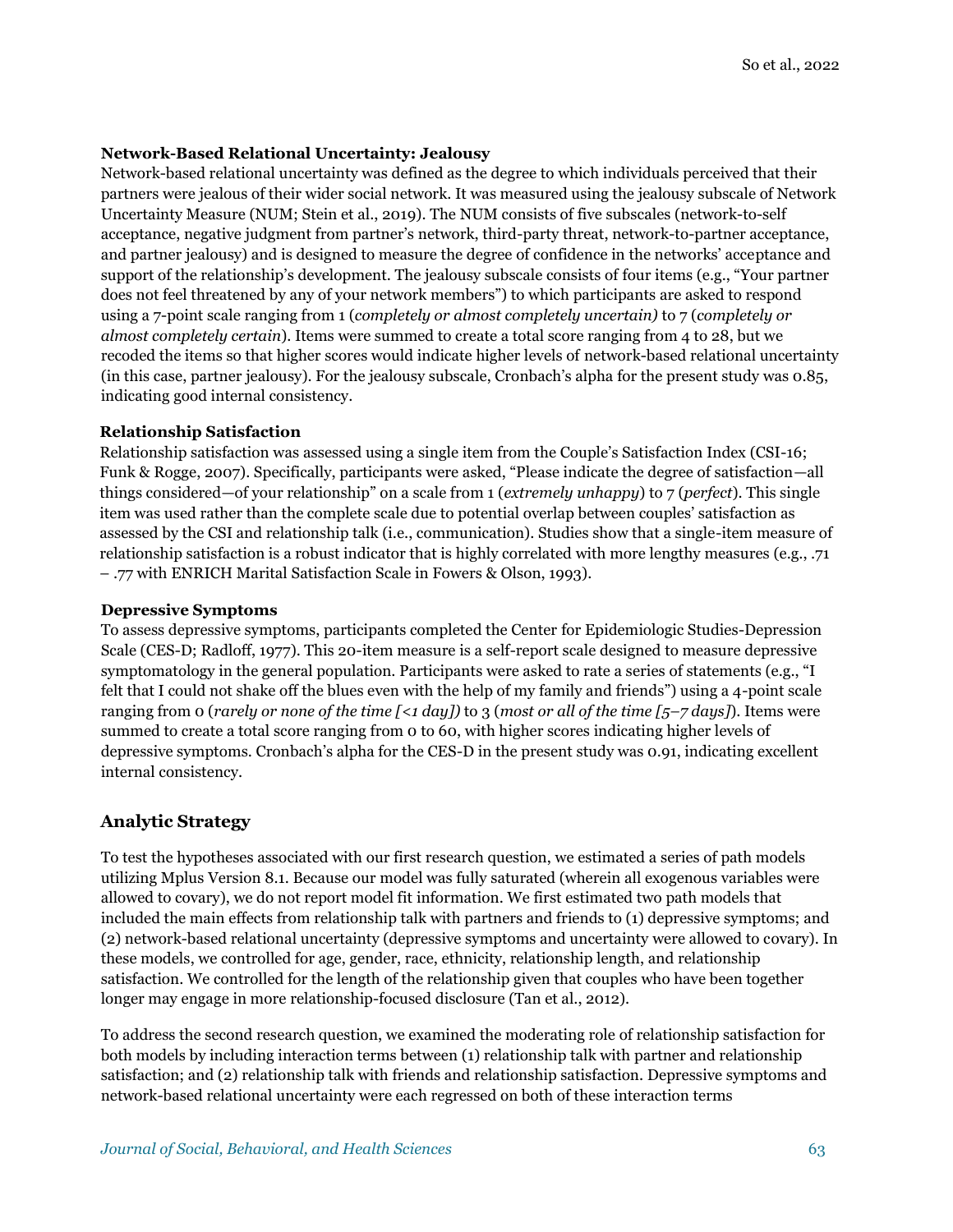simultaneously (though we present results separately for ease of interpretation). In these models, we controlled for age, gender, race, ethnicity, and relationship length. In addition, we used bootstrapping (10,000 replications) and reported 95% confidence intervals in all of our models. We probed significant interactions using the Johnson–Neyman technique, which is an extension of the simple slopes approach that utilizes confidence intervals (Preacher et al., 2006).

## **Results**

#### **Relationship Talk and Outcomes: Main Effects**

Correlations among all study variables are shown in Table 1. As seen in Table 2, after accounting for demographic covariates and relationship length and satisfaction, consistent with our first hypothesis (H1), there was a trend-level negative association between relationship talk with partners and network-based relational uncertainty ( $b = -13$ ,  $p = .072$ ,  $95\% CI = -0.27 - .01$ ). However, in contrast to our second hypothesis (H2), there was no association between relationship talk with friends and network-based relational uncertainty ( $b = .08$ ,  $p = .157$ ,  $95\%$  *CI* = -.03 – .19). Among the covariates, relationship satisfaction was significantly negatively associated ( $b = -0.27$ ,  $p = 0.008$ ) and depressive symptoms were significantly positively associated ( $b = .04$ ,  $p = .001$ ) with network-based relational uncertainty.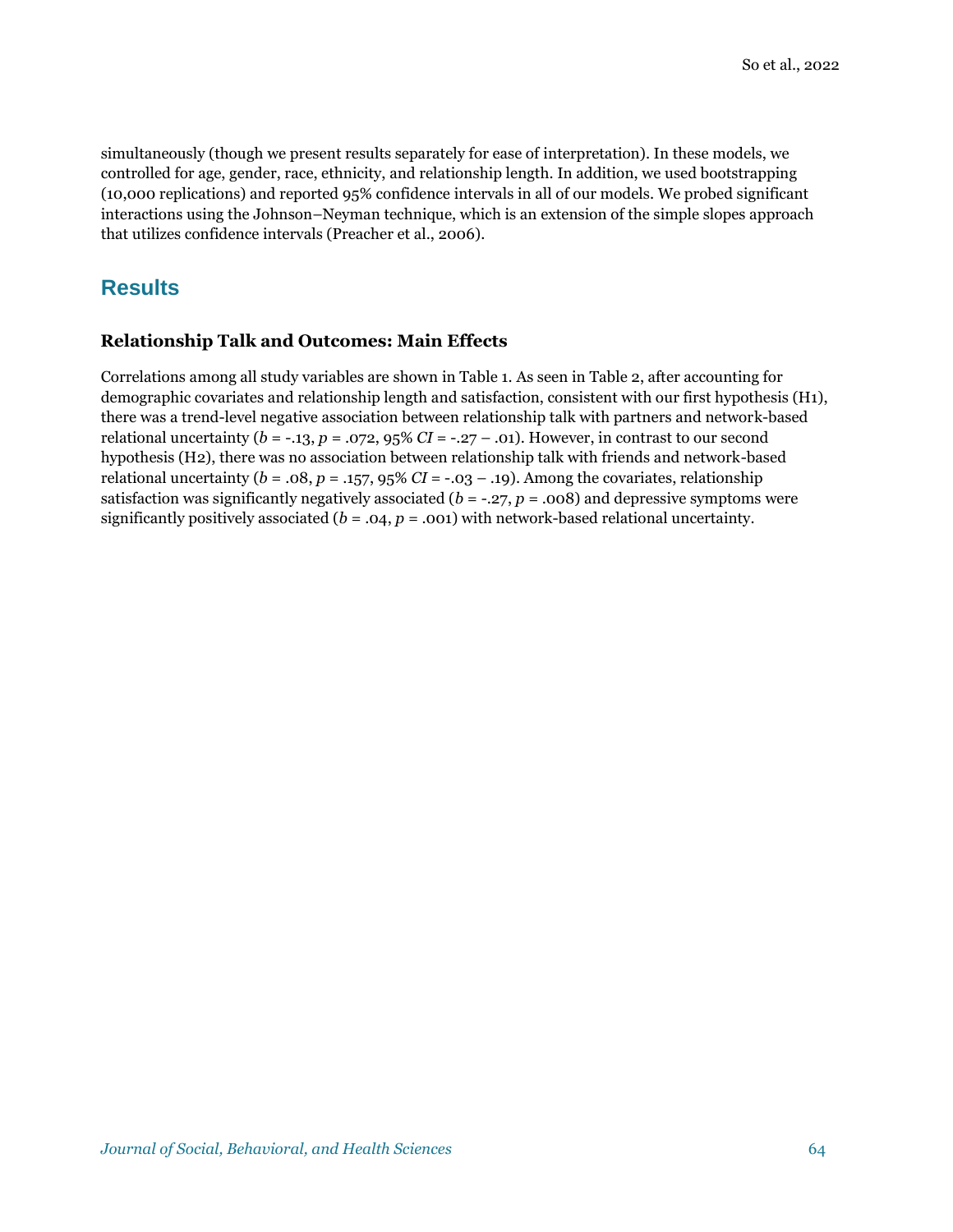| Variable                             | $\mathbf{1}$             | $\mathbf{2}$        | 3                        | $\overline{4}$           | 5                        | 6                        | $\overline{7}$ | 8         | 9              | 10   |
|--------------------------------------|--------------------------|---------------------|--------------------------|--------------------------|--------------------------|--------------------------|----------------|-----------|----------------|------|
| 1. Age (Years)                       | $\overline{\phantom{0}}$ |                     |                          |                          |                          |                          |                |           |                |      |
| 2. Gender (% Female)                 | $-.14*$                  |                     |                          |                          |                          |                          |                |           |                |      |
| 3. Ethnicity (% Caucasian)           | $-.10$                   | .09                 | $\overline{\phantom{0}}$ |                          |                          |                          |                |           |                |      |
| 4. Race (% Non-<br>Hispanic/Latino)  | .01                      | .05                 | .10                      |                          |                          |                          |                |           |                |      |
| 5. Length of Relationships           | $.19***$                 | $-.03$              | .13                      | $-.04$                   | $\overline{\phantom{a}}$ |                          |                |           |                |      |
| 6. Relationship Talk With<br>Partner | .01                      | $-.15$ <sup>*</sup> | .02                      | $-.04$                   | .04                      | $\overline{\phantom{a}}$ |                |           |                |      |
| 7. Relationship Talk With<br>Friends | .06                      | $-.12$              | .06                      | $-.03$                   | .04                      | $.53***$                 |                |           |                |      |
| 8. Relationship<br>Satisfaction      | $-.02$                   | $-.17*$             | .01                      | $-.07$                   | $-.04$                   | $.27***$                 | $-.01$         |           |                |      |
| 9. Depressive Symptoms               | $-.19***$                | .11                 | $-.07$                   | .05                      | $-.06$                   | $-.24***$                | $-.10$         | $-.28**$  | $\blacksquare$ |      |
| 10. Network-Based<br>Relational      | $-.12$                   | $.22***$            | .08                      | .12                      | $-.02$                   | $-.24$ **                | $-.01$         | $-.37***$ | $.38***$       |      |
| Uncertainty                          |                          |                     |                          |                          |                          |                          |                |           |                |      |
| $M/\%$                               | 21.32                    | 81.2%               | 75.7%                    | 87.6%                    | 2.27                     | 6.78                     | 5.44           | 5.38      | 15.06          | 2.60 |
| SD                                   | 2.82                     |                     |                          | $\overline{\phantom{a}}$ | 1.87                     | 1.64                     | 1.91           | 1.28      | 10.62          | 1.47 |

#### **Table 1.** *Summary of Means, Standard Deviations, and Correlations Between Variables*

*Note.*  $*p < 0.05$ ;  $*p < 0.01$ ; Range: Relationship Talk with Partner (1–9), Relationship Talk With Friends (1–9), Relationship Satisfaction (1–7), Depressive Symptoms (0–53), Network Uncertainty Jealousy (1–7).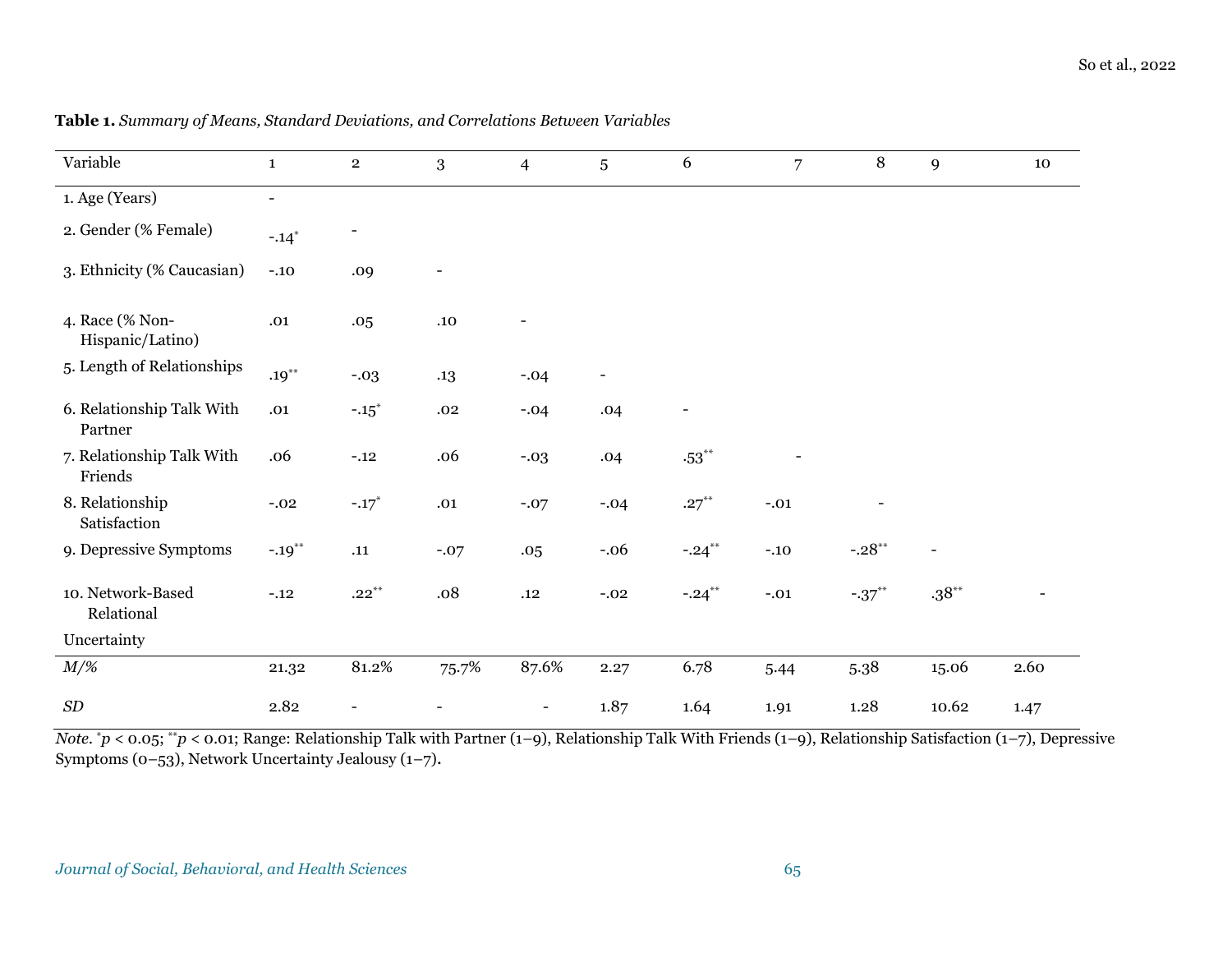|                                                                      | Main Effects         |                 |                 | Moderation by             |      |                 |  |
|----------------------------------------------------------------------|----------------------|-----------------|-----------------|---------------------------|------|-----------------|--|
|                                                                      |                      |                 |                 | Relationship Satisfaction |      |                 |  |
| Variable                                                             | $\boldsymbol{b}$     | SE <sub>b</sub> | 95% CI          | $\boldsymbol{b}$          | SE b | 95% CI          |  |
| Network-Based Relational Uncertainty                                 |                      |                 |                 |                           |      |                 |  |
| Age                                                                  | $-.03$               | .03             | $-0.09 - 0.04$  | $-.02$                    | .03  | $-0.09 - 0.04$  |  |
| Gender                                                               | $.45^{\circ}$        | .26             | $-0.07 - 0.94$  | .40                       | .26  | $-.11-.89$      |  |
| Ethnicity                                                            | .31                  | .31             | $-.26-.93$      | .38                       | .32  | $-.22 - 1.03$   |  |
| Race                                                                 | .28                  | .21             | $-0.13 - 0.70$  | .25                       | .21  | $-0.16 - 0.66$  |  |
| Length of Relationship                                               | $-.01$               | .06             | $-.11-.11$      | .01                       | .06  | $-.09 - .12$    |  |
| Relationship Talk With Partner                                       | $-.13$ <sup>+</sup>  | .07             | $-.27-.01$      | $-.16*$                   | .07  | $-.30 - .01$    |  |
| Relationship Talk With Friends                                       | .08                  | .06             | $-0.03 - 0.19$  | ${\bf .11}^\dagger$       | .06  | $-.01-.22$      |  |
| <b>Relationship Satisfaction</b>                                     | $-.27***$            | .10             | $-.48 - .09$    | $-.21*$                   | .10  | $-.43 - .04$    |  |
| Depressive Symptoms                                                  | $.04***$             | .01             | $-0.02 - 0.06$  | $.04***$                  | .01  | $-0.02 - 0.06$  |  |
| Relationship Talk With Partner x<br>Relationship Satisfaction        |                      |                 |                 | $.14*$                    | .06  | $.02 - .25$     |  |
| Relationship Talk With Friends x<br>Relationship Satisfaction        |                      |                 |                 | $-.10^{\dagger}$          | .06  | $-.20-.02$      |  |
| Depressive Symptoms                                                  |                      |                 |                 |                           |      |                 |  |
| Age                                                                  | $-.64**$             | .23             | $-1.08 - -0.17$ | $-.61***$                 | .23  | $-1.07 - -15$   |  |
| Gender                                                               | $-34$                | 2.16            | $-4.42 - 4.02$  | $-.17$                    | 2.07 | $-4.09 - 3.98$  |  |
| Ethnicity                                                            | $-3.11$ <sup>†</sup> | 1.88            | $-6.76 - .55$   | $-4.02$ <sup>*</sup>      | 1.96 | $-7.80 - -0.09$ |  |
| Race                                                                 | .19                  | 1.60            | $-2.95 - 3.35$  | .38                       | 1.61 | $-2.83 - 3.51$  |  |
| Length of Relationship                                               | $-.03$               | .42             | $-.78-.87$      | $-.13$                    | .39  | $-0.83 - 0.68$  |  |
| Relationship Talk With Partner                                       | $-.77$               | $-55$           | $-1.82-.30$     | $-.42$                    | .58  | $-1.60 - .65$   |  |
| <b>Relationship Talk With Friends</b>                                | $-.13$               | .47             | $-1.04 - .80$   | .42                       | .50  | $-1.33 - .64$   |  |
| Relationship Satisfaction                                            | $-1.22^{\dagger}$    | .67             | $-2.56 - .08$   | $-1.60*$                  | .71  | $-2.93 - -13$   |  |
| Network-Based Relational<br>Uncertainty                              | $2.03***$            | .59             | $.91 - 3.22$    | $\mathbf{2.15}^{***}$     | .58  | $1.04 - 3.32$   |  |
| Relationship Talk With Partner x<br>Relationship Satisfaction        |                      |                 |                 | $-.77$                    | .49  | $-1.68 - .23$   |  |
| Relationship Talk With Friends x<br><b>Relationship Satisfaction</b> |                      |                 |                 | $.97*$                    | .48  | $-.07 - 1.80$   |  |

**Table 2.** *Models for Relationship Talk With Partner and Friends as the Predictors of Network-Based Relational Uncertainty and Depressive Symptoms (*N *= 202)*

*Note.* † *p* < .10; \**p* < 0.05; \*\**p* < .01; \*\*\* *p* < .001

*Journal of Social, Behavioral, and Health Sciences* 66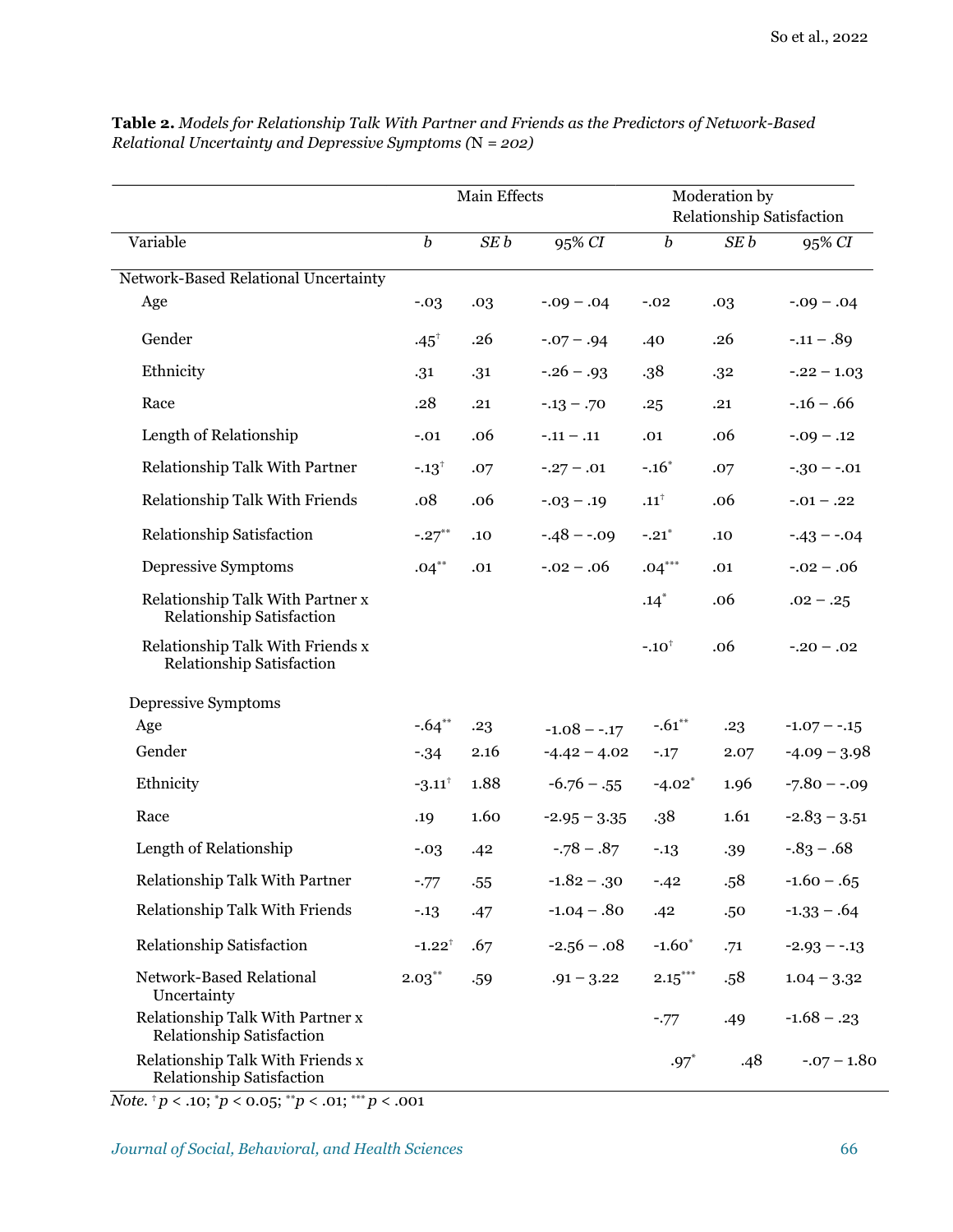After accounting for demographic covariates and relationship length and satisfaction, there was no significant association between relationship talk with partners and depressive symptoms (*b* = -.77, *p* = .161, 95% *CI* = - .82 – .30; contrary to H3) nor between relationship talk with friends and depressive symptoms (*b* = -.13, *p* = .778, 95% *CI* = -1.04 – .80; see Table 2; contrary to H4). Among the covariates, age was significantly negatively associated (*b* = -.64, *p* = .006) and network-based relational uncertainty was significantly positively associated  $(b = 2.03, p = .001)$  with depressive symptoms.

#### **Relationship Satisfaction as a Moderator**

Next, we addressed our second research question regarding the moderating role of relationship satisfaction by adding two interaction terms to our model predicting network-based relational uncertainty: (a) relationship talk with partner x relationship satisfaction; and (b) relationship talk with friends x relationship satisfaction (see Table 2). We found a significant interaction between relationship talk with partner and relationship satisfaction predicting network-based relational uncertainty ( $b = .14$ ,  $p = .02$ ,  $95\%$  *CI* = .02 – .25). Upon probing this interaction, we found that the association between relationship talk with partner and networkbased relational uncertainty was not significant for individuals with high (+1 *SD*) relationship satisfaction (*b* = -.02, *p* = .819, 95% *CI* = -.17 – .13) but was significant and negative for individuals with low (-1 *SD*) relationship satisfaction ( $b = -0.30$ ,  $p = 0.007$ ,  $95\%$  *CI* =  $-0.50 - 0.07$ ). In other words, for those who are satisfied in their relationships, there was no association between relationship talk with partner and network-based relational uncertainty. But for those who are unsatisfied, talking with a partner was associated with *lower* levels of network-based relational uncertainty.

There was also a trend-level interaction between relationship talk with friends and relationship satisfaction predicting network-based relational uncertainty ( $b = -.10$ ,  $p = .079$ ,  $95\%$   $CI = -.20 - .02$ ). Upon probing this trend-level interaction, we found that the association between relationship talk with friends and perceived partner jealousy was not significant for individuals with high (+1 SD) relationship satisfaction (*b* = .02, *p* = .808, 95% *CI* = -.11 – .14) but was significant and positive for individuals with low (-1 SD) relationship satisfaction ( $b = 0.21$ ,  $p = 0.031$ ,  $95\%$  *CI* =  $0.01 - 0.39$ ). In other words, for those who are satisfied in their relationships, there was no association between relationship talk with friends and network-based relational uncertainty. But for those who are unsatisfied, talking with friends was associated with *higher* levels of network-based relational uncertainty.

Finally, we examined the moderating role of relationship satisfaction in the association between relationship talk and depressive symptoms by adding two interaction terms to our model predicting depressive symptoms: (1) relationship talk with partner x relationship satisfaction; and (2) relationship talk with friends x relationship satisfaction (see Table 2). The association between relationship talk with partner and depressive symptoms was not moderated by relationship satisfaction. However, there was a significant interaction between relationship talk with friends and relationship satisfaction predicting depressive symptoms (*b* = .97,  $p = .043$ , 95% *CI* =  $-.07 - 1.80$ . The association was not significant for individuals with high (+1 *SD*) relationship satisfaction ( $b = .55$ ,  $p = .286$ ,  $95\%$  *CI* =  $-.46 - 1.55$ ) but was negative at the level of a trend for individuals with low  $(-1 SD)$  relationship satisfaction  $(b = -1.38, p = .097, 95\% CI = -2.81 - .46)$ . In other words, for those who were satisfied in their relationships, there was no association between relationship talk with friends and depressive symptoms. But for those who were unsatisfied, talking with friends was associated with *lower* levels of depressive symptoms.

## **Discussion**

Previous research on "relationship talk" has primarily focused on how discussing relationship issues with one's partner is associated with relationship quality (Acitelli, 1992). The effects of discussing relationship issues with the wider social network (e.g., friends) has received less attention, though research on the "social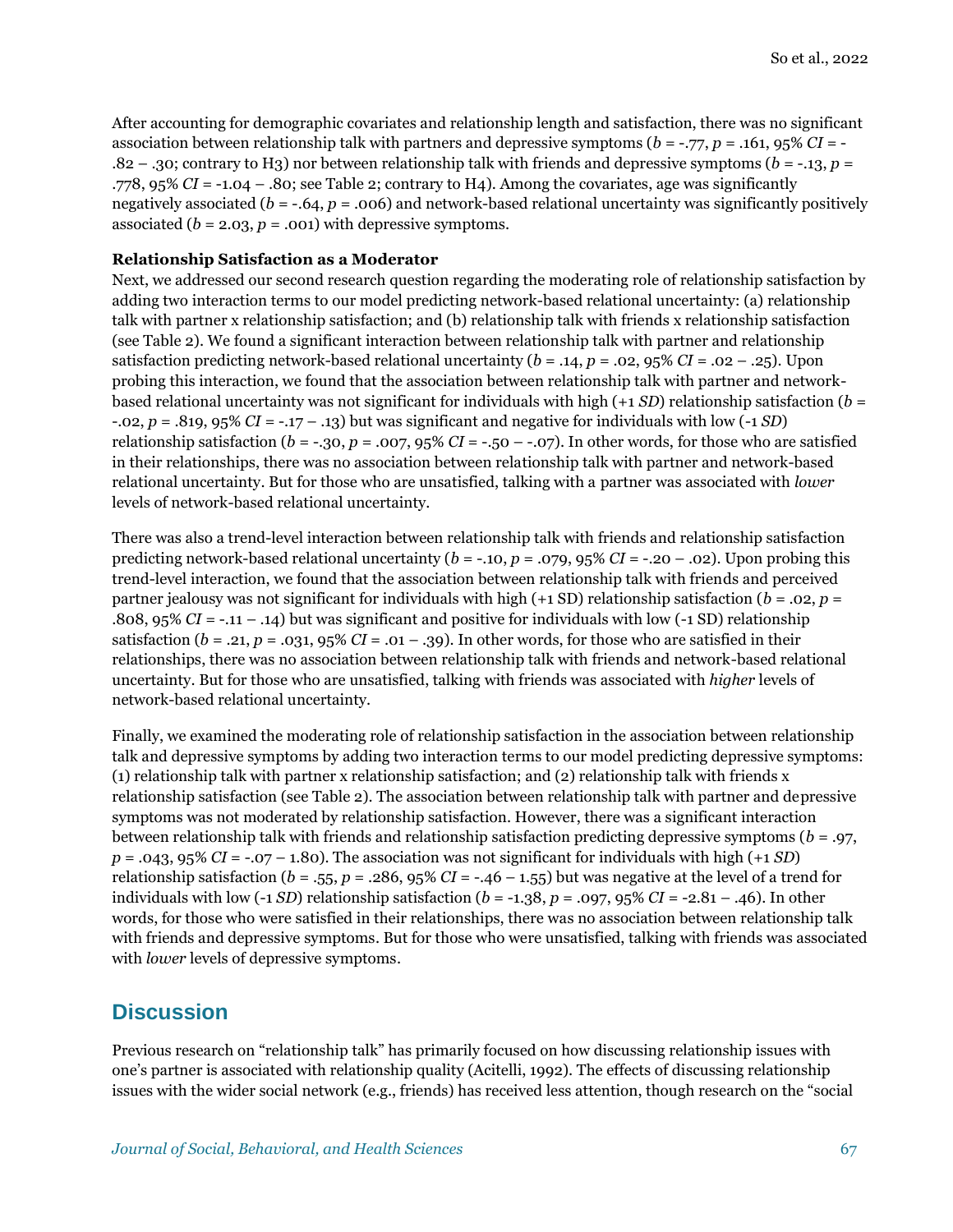network effect" (Felmlee, 2001; Sinclair et al., 2015) has made it clear that the social network may play a powerful role in relationship development. In contrast to relationship talk with partners, which has been found to be generally positive (Tan et al., 2012), the outcomes of relationship talk with friends are more complex. On the one hand, through support provisions, discussing relationship problems with one's friends could potentially benefit both the individual and, indirectly, the relationship. On the other hand, depending on its content, such relationship talk may generate relational uncertainty and jealousy, especially in emerging adults (Stein et al., 2019).

It may be that whether relationship talk with friends results in positive or negative outcomes for the individual and for the relationship depends, in part, on the level of satisfaction in the romantic relationship. The present study was among the first to investigate whether the effects of relationship talk with partner and friends are moderated by relationship satisfaction. In accordance with Relationship Turbulence Theory (RTT; Solomon et al., 2016), our findings suggest that links between relationship talk and outcomes are contextually dependent on relationship quality. We summarize our findings, below, and interpret our results in terms of existing theory and research.

### **Relationship Talk and Network-Based Relational Uncertainty: Satisfaction as a Moderator**

In line with predictions stemming from RTT (Theiss & Solomon, 2006), we detected a trend-level negative association between relationship talk with partner and network-based relational uncertainty. However, this association was qualified by an interaction between relationship talk with partner and relationship satisfaction. Consistent with Theiss and Solomon's (2006) suggestion that relationship characteristics can modify reactions to various relationship issues, we found that talking with a partner was associated with lower levels of network-based relational uncertainty in unsatisfied relationships only. In unsatisfied relationships, talking with the partner may provide opportunities to reassure them that the target individual's social network is not a threat to the relationship, thereby lowering network-based relational uncertainty. In contrast, in satisfied relationships, there may be less uncertainty to begin with, such that the link between relationship talk with partner and uncertainty may be weaker.

Our findings regarding relationship talk with friends expand the scope of indirect communication in the RTT to include communication with social network members that could potentially amplify relational uncertainty. Although we did not find a main effect for the association between relationship talk with friends and networkbased relational uncertainty, we found that relationship talk with friends was associated with increased network-based relational uncertainty among those in unsatisfied relationships only. This is consistent with prior research showing that people who make negative appraisals about their relationships report using more indirect communication, which is associated with greater relational uncertainty (Theiss & Nagy, 2013). This is also consistent with the possibility that in unsatisfied relationships, interactions with friends may be viewed as threatening to the partner. In satisfied relationships, it may be that individuals are engaging in more partner talk (consistent with our bivariate correlations), offsetting any potential negative effects of relationship talk with friends. In line with this possibility is research showing that relationship talk with friends is not associated with relational outcomes for individuals with high levels of relationship talk with partner (Jensen & Rauer, 2014). Our results indicate that the role of the social network in relationships may be dependent on the context of the relationship itself.

#### **Relationship Talk and Depressive Symptoms: Satisfaction as a Moderator**

The associations between relationship talk with friends and depressive symptoms also depended on the level of relationship satisfaction. More specifically, relationship talk with friends was negatively associated with depressive symptoms at the level of trend for individuals in unsatisfied relationships only. These results are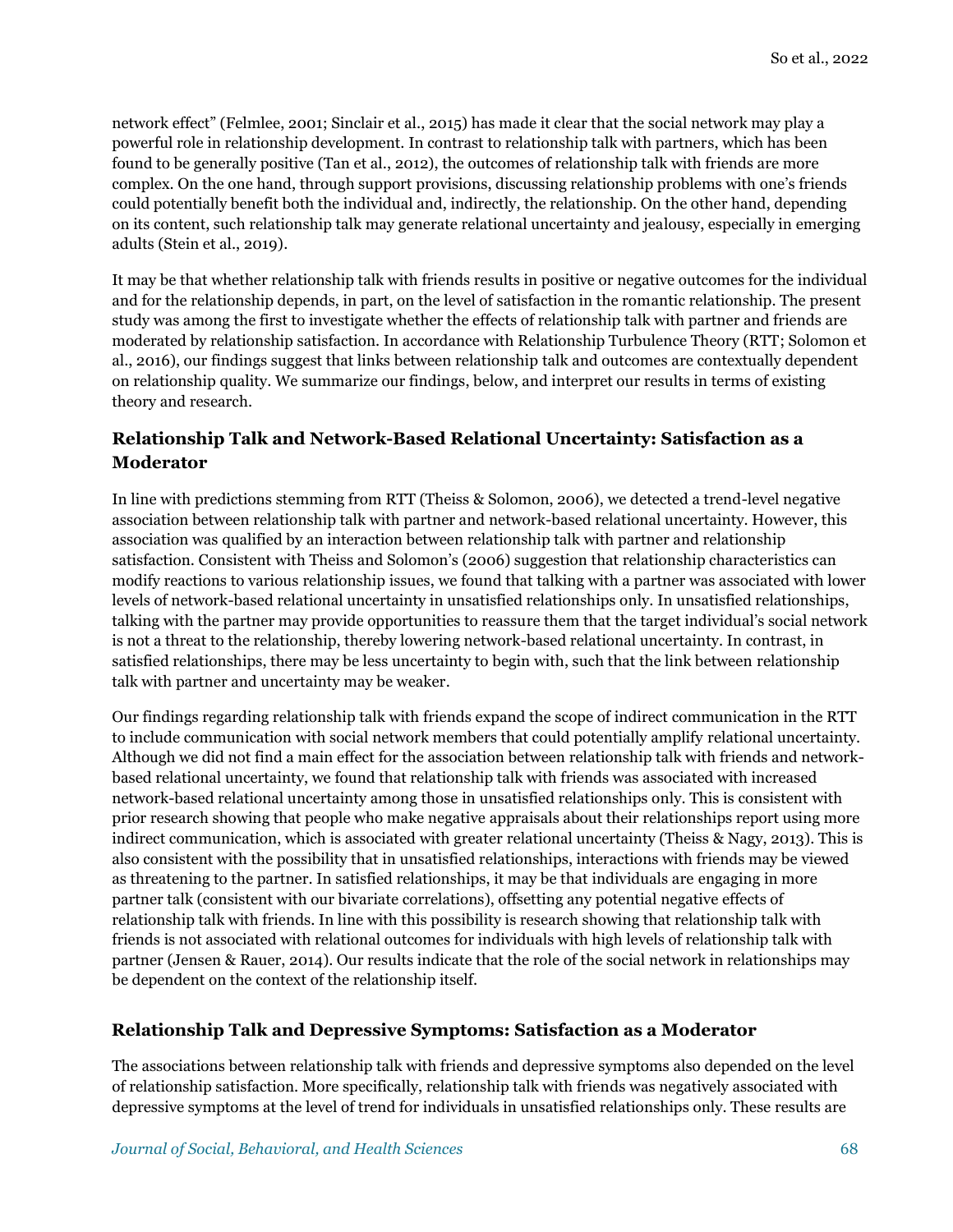consistent with prior research on the protective function of relationship talk for mental health (Badr et al., 2008), though this research was limited to relationship talk with partner. Our findings highlight the potential positive implications of relationship talk with friends for individuals' mental health—particularly for those in unsatisfied relationships—and is also notable in light of our findings for network-based relational uncertainty. That is, although friend talk has the potential to benefit individuals in unsatisfied relationships by reducing depressive symptoms, it may have negative implications for the relationship by increasing network-based relational uncertainty.

Interestingly, we found no interaction between relationship talk with partner and relationship satisfaction predicting depressive symptoms. Literature showing the positive implications of relationship talk with the partner for individual mental health is indeed limited (Badr et al., 2008). Furthermore, the negative implications of talking with one's partner about an unsatisfied relationship pertain primarily to men in marital relationships (Jensen & Rauer, 2015). It may be that among our younger, predominantly female (81.7%) sample, the negative implications of relationship talk with partner in unsatisfied relationships are less relevant.

#### **Limitations and Directions for Future Research**

The results of this study revealed the importance of discussing one's relationship with both the partner and the individual's wider social network, depending on the context of the relationship itself (i.e., relationship satisfaction). However, there were several notable limitations. For example, we did not collect data about the valence of the communication in our measures of relationship talk, which is likely different for people who are in satisfied versus unsatisfied relationships. That is, although the items are designed to focus on "concerns" that may arise in romantic relationships (e.g., how well they get along with each other's families, how they spend their free time, etc.), actual communications likely capture both positive and negative content. Future research should be focused on developing measures that differentiate between positive and negative content of relationship talk, and on more qualitative work, to better describe the content of relationship talk especially with friends.

Also, as mentioned earlier, our sample was predominantly female (81.7%). Thus, our findings may not be generalizable to a broader sample. This may be especially true for our finding that relationship talk with friends was associated with decreased depressive symptoms for those in unsatisfied relationships. That is, given that women's friendships tend to depend more on emotional closeness, whereas men's tend to be focused more on shared activities (Liebler & Sandefur, 2002), and that women are more likely than men to mobilize social support as a means of coping with stress (Walen & Lachman, 2000), it may be that relationship talk with friends is particularly beneficial for *women* in unsatisfied relationships. More generally, given that research shows relatively consistent gender differences in the associations between relationship talk and outcomes (Jensen & Rauer, 2015), future research should examine whether gender moderates the association between relationship talk and its individual and relational outcomes.

Furthermore, the correlational nature of this study precluded us from drawing causal conclusions. For example, it is possible that for individuals in unsatisfied relationships, higher network-based relational uncertainty leads them to engage in more relationship talk with friends. Such an explanation, however, seems less likely for understanding our results for depressive symptoms; that is, although depressed people may focus more on the negative aspects of their relationships, our results showed that talking more with friends about one's unsatisfied relationship was actually associated with *decreased* depressive symptoms. Another limitation of the study is that the measure of network-based relational uncertainty is based on the participant's perceptions of their partner's jealousy. Thus, individuals in unsatisfied relationships may be more likely to overestimate their partner's jealousy than those in satisfied relationships, which may have confounded the association between relationship talk and the outcome. Also, there may be other confounding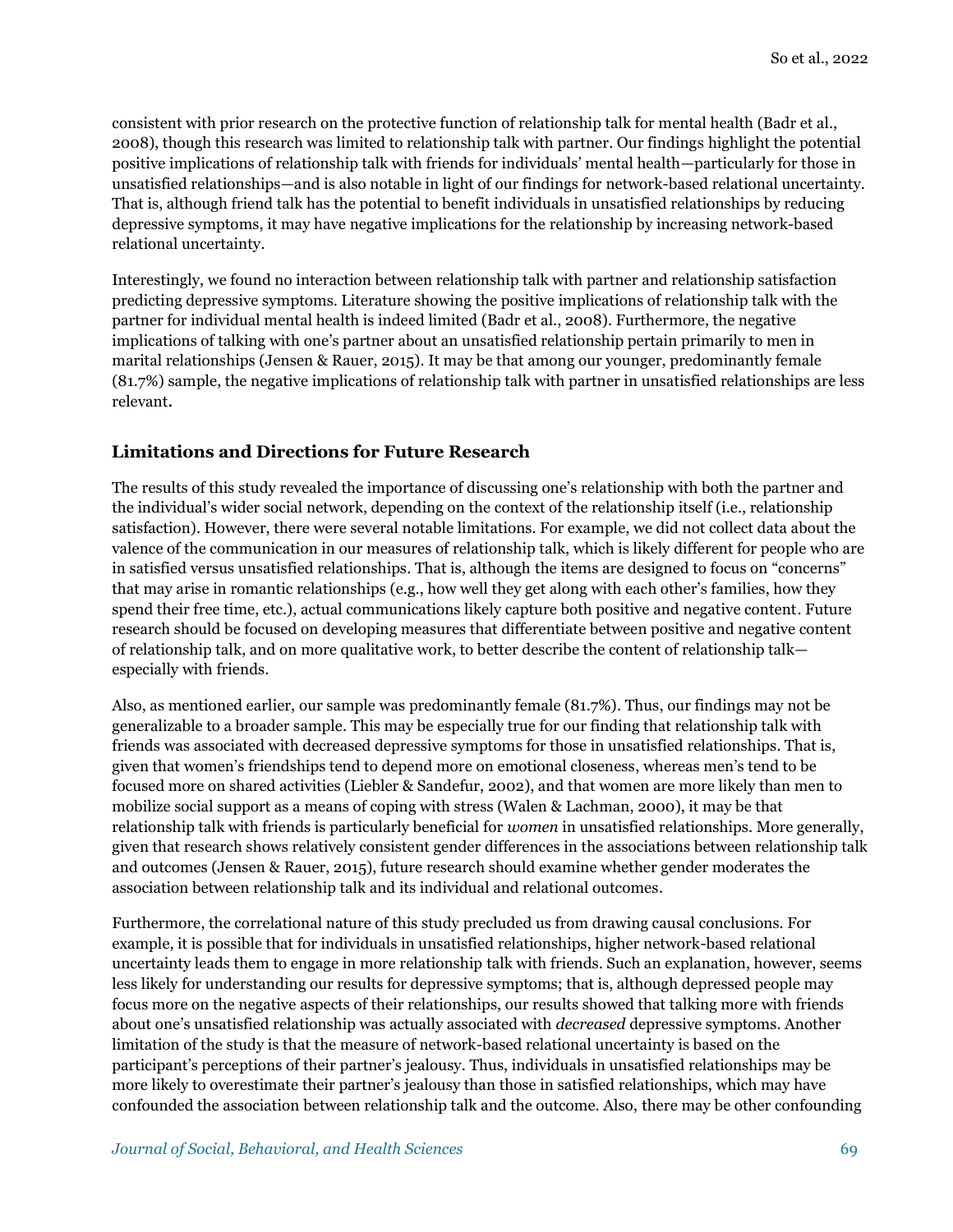network-associated factors that increase partner's jealousy (e.g., intimacy with friends) that should be examined in future studies.

## **Conclusion**

Talking about one's romantic relationship can protect against both depressive symptoms and relational uncertainty (Theiss & Nagy, 2013). Expanding on the RTT (Solomon et al., 2016), findings from the current study highlight the importance of taking the broader social context into account when examining associations between relationship talk and individual and relational well-being. Findings add to the small but growing literature on social networks and romantic functioning and support the powerful role that friends can play in the functioning of romantic relationships—especially in emerging adulthood (Sinclair et al., 2015).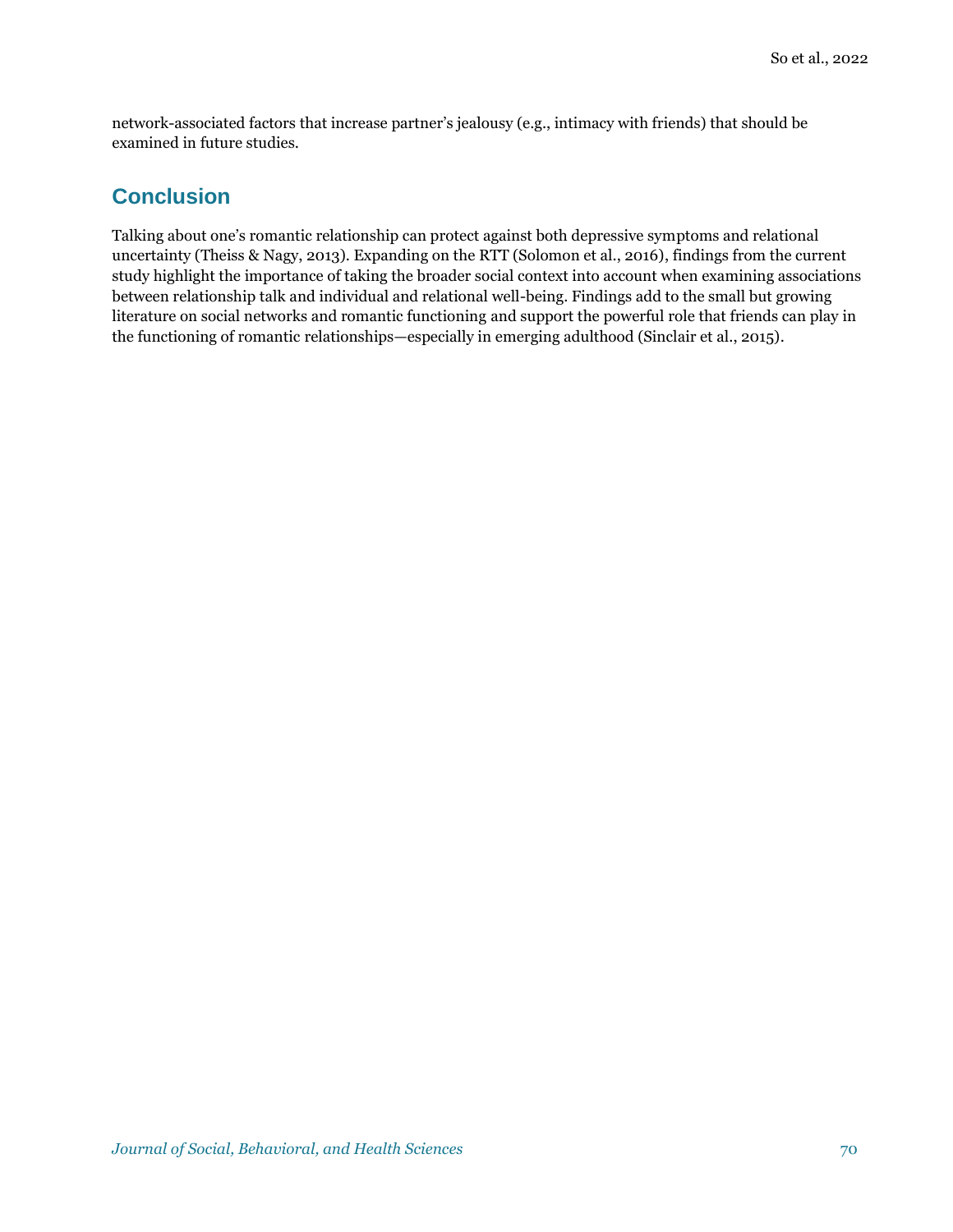## **References**

- Acitelli, L. K. (1988). When spouses talk to each other about their relationship. *Journal of Social and Personal Relationships, 5*(2), 185–199[. https://doi.org/10.1177/026540758800500204](https://doi.org/10.1177/026540758800500204)
- Acitelli, L. K. (1992). Gender differences in relationship awareness and marital satisfaction among young married couples. *Personality and Social Psychology Bulletin, 18*(1), 102–110. <https://doi.org/10.1177/0146167292181015>
- Acitelli, L. K. (2002). Relationship awareness: Crossing the bridge between cognition and communication. *Communication Theory, 12*(1), 92–112.<https://doi.org/10.1111/j.1468-2885.2002.tb00261.x>
- Felmlee, D. H. (2001). No couple is an island: A social network perspective on dyadic stability. *Social Forces*, *79*(4), 1259–287.<https://doi.org/10.1353/sof.2001.0039>
- Felmlee, D. H., & Sinclair, H. C. (2018). Social networks and personal relationships. In A. L. Vangelisti & D. Perlman (Eds.), *The Cambridge handbook of personal relationships* (2nd ed., pp. 467–480). Cambridge University Press.
- Fowers, B. J., & Olson, D. H. (1993). ENRICH Marital Satisfaction Scale: A brief research and clinical tool. *Journal of Family Psychology, 7*(2), 176–185. <https://doi:10.1037/0893-3200.7.2.176>
- Fruehwirth, J. C., Biswas, S., & Perreira, K. M. (2021). The Covid-19 pandemic and mental health of first-year college students: Examining the effect of Covid-19 stressors using longitudinal data. *PLOS ONE, 16*(3), Article e0247999. <https://doi.org/10.1371/journal.pone.0247999>
- Funk, J. L., & Rogge, R. D. (2007). Testing the ruler with item response theory: Increasing precision of measurement for relationship satisfaction with the Couples Satisfaction Index. *Journal of Family Psychology*, *21*(4), 572–583. [https://doi.org/10.1037/0893-3200.21.4.572](https://psycnet.apa.org/doi/10.1037/0893-3200.21.4.572)
- Guerrero, L. K., & Afifi, W. A. (1999). Toward a goal-oriented approach for understanding communicative responses to jealousy. *Western Journal of Communication, 63*(2), 216–248. <https://doi.org/10.1080/10570319909374637>
- Guerrero, L. K., & Andersen, P. A. (1998). Jealousy experience and expression in romantic relationships. In P. A. Andersen & L. K. Guerrero (Eds.), *The handbook of communication and emotion: Research, theory, applications, and contexts* (pp. 155–188). Academic Press.
- Jensen, J. F., & Rauer, A. J. (2014). Turning inward versus outward: Relationship work in young adults and romantic functioning. *Personal Relationships*, *21*(3), 451–467.<https://doi.org/10.1111/pere.12042>
- Jensen, J. F., & Rauer, A. J. (2015). Marriage work in older couples: Disclosure of marital problems to spouses and friends over time. *Journal of Family Psychology*, *29*(5), 732–743. [https://doi.org/10.1037/fam0000099](https://psycnet.apa.org/doi/10.1037/fam0000099)
- Jensen, J., Rauer, A., Rodriguez, Y., & Brimhall, A. (2018). Whom should I talk to? Emerging adults' romantic relationship work. *Journal of Social, Behavioral, and Health Sciences*, *12*(1), 17–39. <https://doi.org/10.5590/JSBHS.2018.12.1.02>
- Lantagne, A., & Furman, W. (2017). Romantic relationship development: The interplay between age and relationship length. *Developmental Psychology*, *53*(9), 1738–1749. <https://doi.org/10.1037/dev0000363>
- Liebler, C. A., & Sandefur, G. D. (2002). Gender differences in the exchange of social support with friends, neighbors, and co-workers at midlife. *Social Science Research*, *31*(3), 364–391. [https://doi.org/10.1016/S0049-089X\(02\)00006-6](https://doi.org/10.1016/S0049-089X(02)00006-6)